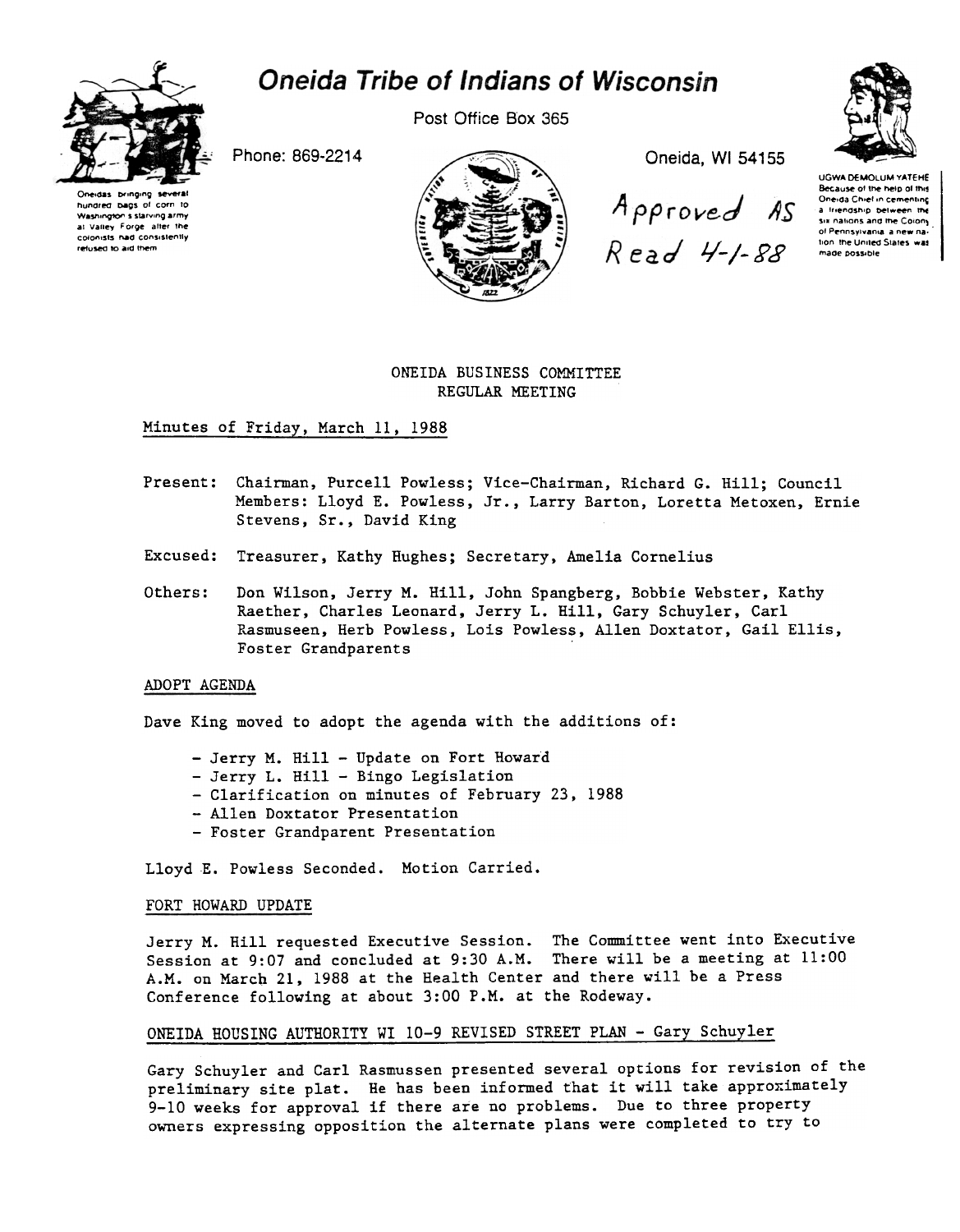Oneida Tribe Of Indians Of Wisconsin Business Committee Minutes of 3/11/88 Page 2

# OHA WI 10-9 Revised Street Site Plan (Continued)

avoid a possible hearing. After the options were reviewed, Larry Barton moved to approve Option "D" and the Housing Authority can proceed with the project. Seconded by Ernie Stevens. Loretta Metoxen opposed because she felt Option "B" was a better choice. Motion Carried.

# MORTGAGE PAYMENT FOR ONEIDA RODEWAY

Dave King moved to approve the financial request of \$92,383.48 for March mortgage payment. Lloyd E. Powless Seconded. Motion Carried.

Rick Hill requested someone from the Hotel to come in and give an updated report on this.

### FOREIGN TRADE ZONE RESOLUTION

Dave King moved to approve Resolution  $#3-11-88-A$ :

"Whereas, The Oneida Tribe has been duly given authority to make applications to the Foreign-Trade Zones Board for the privilege to establish, operate and maintain a foreign-trade zone or zones within Oneida Tribal Reservation Lands; and,

Whereas, The Oneida Tribe and the Green Bay Area Chamber of Commerce have for some time been studying and considering the establishment of a foreign-trade zone within the Local Community and the Oneida Tribal Reservation Lands.

Now, Therefore Be It Resolved: That the Oneida Tribe does hereby declare its acceptance, in general, of the establishment of a foreign-trade zone within the Oneida Tribal Reservation Lands, of the Oneida Tribe, all pursuant to the rules, regulations and requirements of the Foreign-Trade Zones Act as established by the Act of the Congress of the United States and all pursuant to the rules, regulations and requirements of the Oneida Tribal Reservation.

Be It Further Resolved: That an Ad Hoc International Trade Committee, through the Green Bay Area Chamber of Commerce, Advance Section, is hereby appointed to negotiate and prepare an application so that said application may be submitted to the Foreign-Trade Zones Board of the United States Government to establish a foreign-trade zone or sub-zones within the Oneida Tribal Reservation Lands."

Ernie Stevens Seconded. Motion Carried

# TRUST COMMITTEE MEETING

The Trust Committee has cancelled the joint meeting for 3:30 P.M. March 9, 1988 and is requesting that the meeting be rescheduled for March 21, 1988 at 3:30 P.M. Rick Hill moved to approve this request. Lloyd E. Powless Seconded. Motion Carried.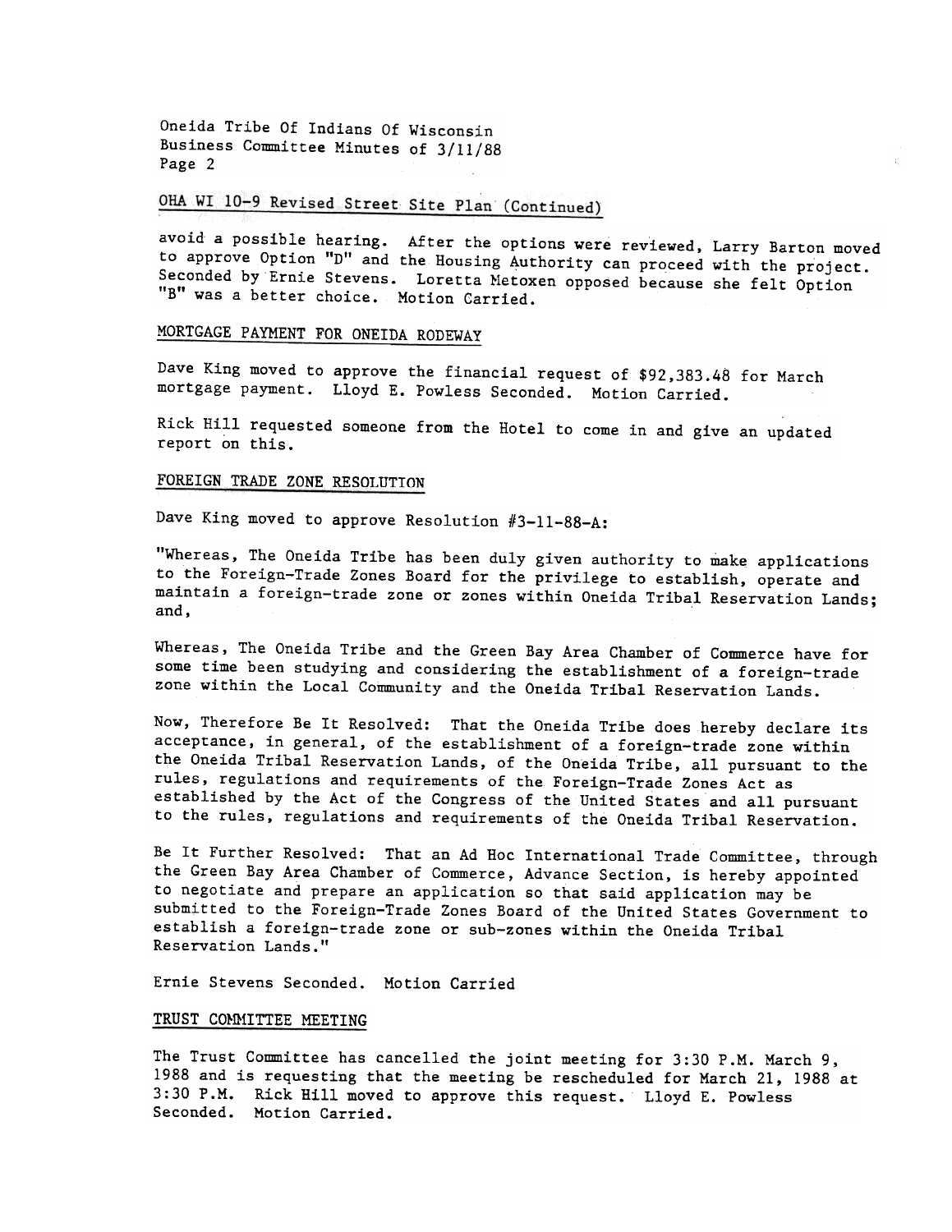## VACATION REQUEST - Larry Barton

Dave King moved to approve the Vacation Request for Larry Barton for the afternoon of June 10, 1988 through June 18, 1988. Lloyd E. Powless Seconded Larry Barton Abstained. Motion Carried.

### TRAVEL REQUEST - Rick Hill

Rick Hill moved to approve the travel request for himself, Ernie Stevens, Loretta Metoxen, and Debbie Lehman to Washington, D. C. for Land Claims Meeting on March 17 & 18. 1988.

Larry Barton Seconded the motion. Dave King, Ernie Stevens and Loret Metoxen abstained. Motion Carried.

#### BUSINESS COMMITTEE MINUTES OF FEBRUARY 23, 1988

There was a request to clarify the motion on Resolution  $#3-15-82-A$  and Resolution #8-20-82-B regarding phase II of the mineral exploration program. Lloyd Powless will draft the response to state the Tribes position. Dave King moved to approve the minutes of February 23, 1988. Lloyd E. Powless Seconded. Rick Hill abstained. Motion Carried.

### LOTTONEIDA - Don Wilson

Don Wilson presented and update on the progress of the Lotto game, the present timeline, draft of the Contract with Walker/Castle, Inc. After review of the progress, suggestions were made such as negotiating for the Tribe to do some of the printing, consider funds to go into building up reserve fund and there is a provision in the contract that it is contingent on the completion of the security check. The printing of the tickets will be authorized for March 11, 1988 and the finalized contract will be brought back for approval on March 15, 1988.

## PENDING FEDERAL GAMING LEGISLATION - Jerry L. Hi

Jerry Hill is recommending that the Oneida Tribe not support any of the pending federal Indian gaming legislation. Ernie Stevens recommended that this should be approved in resolution form. After discussion on the legislation it wa's suggested that the Tribe will ask Congressman Udall to kill the Bill. Ernie stated that because the other Tribes look to the Oneida Tribe for leadership, we should encourage our Chairman to be chairman of the Gaming Commission. Purcell stated that although he appreciated the comments he didn't feel he could take the time away from the Tribe that the Chairmanship would require.

Loretta Metoxen moved that Jerry Hill and the Law Department draft a resolution for the new position that has been cited here. Dave King Seconded. Motion Carried.